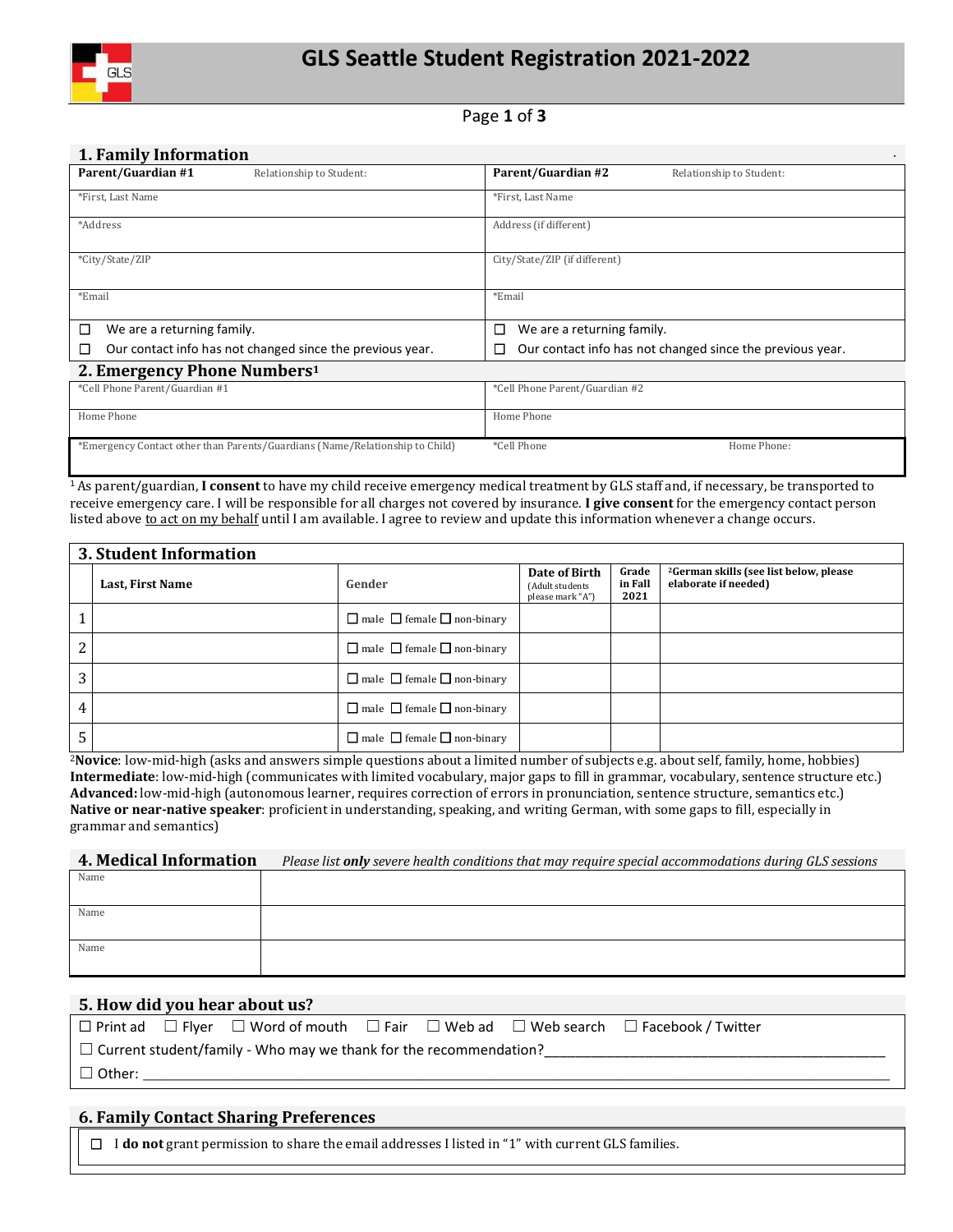

# Page **2** of **3**

**7. Registration Fee & Donations** *The fees are non-refundable. Please mail check in with/at the time of registration.*

- \$ 0 **Early registration per family for returning families** (if postmarked before July 31, 2021)
- \$ 50 **Early registration per family for new families** (if postmarked before July 31, 2021)
- or \$ 100 **Regular registration per family** (if postmarked after July 31, 2021) **\$**
	- $\square$  Tax-deductible donation to GLS general purpose (optional) Thank you!  $\Box$  Tax-deductible donation towards GLS scholarship fund (optional) - Thank you! **\$ \$**

**Fees/Donations Total \$**

#### **Please note: All registration fees are due at the time of registration! You can send in tuition payment later. 8. Tuition** *Please add up tuition for all students in your family.*

| First Student                                         | □           | \$1050<br>\$960 | One or 1 <sup>st</sup> student - adult<br>One or 1 <sup>st</sup> student - child | \$ |
|-------------------------------------------------------|-------------|-----------------|----------------------------------------------------------------------------------|----|
| 2 <sup>nd</sup> Student<br>(a \$100 discount applies) | □<br>$\Box$ | \$950<br>\$860  | $2nd student - adult$<br>2 <sup>nd</sup> student - child                         | \$ |
| 3rd or more Student(s)<br>(a \$150 discount applies)  |             | $\Box$ x \$ 810 | 3 <sup>rd</sup> or more student(s)-child                                         | \$ |
|                                                       |             |                 | <b>Tuition TOTAL</b>                                                             |    |

# **9. Payment Options**

| Option: Payment in full                                 |                          | I will pay tuition in full (due by the $1st$ day of school).                                                                                                                                                                                                                                                   | \$       |  |  |
|---------------------------------------------------------|--------------------------|----------------------------------------------------------------------------------------------------------------------------------------------------------------------------------------------------------------------------------------------------------------------------------------------------------------|----------|--|--|
| Option: Payment in 3<br>installments                    |                          | I will pay tuition in 3 installments.<br>Installment fee per family: $$30 \rightarrow$<br>1 <sup>st</sup> : 50% of full tuition due by the 1 <sup>st</sup> day of school) $\rightarrow$<br>2 <sup>nd</sup> : 30% of full tuition due by November 13, 2021<br>3rd: 20% of full tuition due by February 12, 2022 | \$<br>\$ |  |  |
|                                                         | $\Box$                   | I will pay with a personal check.<br>(Please make check payable to GLS Seattle.)                                                                                                                                                                                                                               | \$       |  |  |
| How will I pay?                                         | □                        | I will pay through Zelle (no fees apply).                                                                                                                                                                                                                                                                      | \$       |  |  |
|                                                         | $\overline{\phantom{a}}$ | I will pay through PayPal. (I understand that I am responsible<br>for the 3% PayPal transaction fee. Please calculate here.)                                                                                                                                                                                   | \$       |  |  |
| \$<br>Payment by/on 1 <sup>st</sup> day of school TOTAL |                          |                                                                                                                                                                                                                                                                                                                |          |  |  |
| the GLS scholarship fund committee.                     |                          | $\Box$ Our family is experiencing hardship and would like to apply for GLS scholarship funds. We would like to be contacted by                                                                                                                                                                                 |          |  |  |

Please mail page 1 and 2 of this registration package with your payment check to:

**German Language School Seattle,** Attn: Registrar; 5001 NE 50th ST; Seattle, WA 98105

If paying via Zelle or PayPal, please us[e treasurer@germanlanguageschool.org.](mailto:treasurer@germanlanguageschool.org)

Full tuition payment or the first installment payment is due on the first day of school. A late fee of \$25 applies to all payments received after their due dates. You are responsible to submit payments by their due dates.

I have read and agreed to follow and respect the "Important GLS policies" (page 3 of this form) written in the GLS Parent Handbook which you can find on our website at [www.germanlanguageschool.org.](http://www.germanlanguageschool.org/)

Please note that GLS requires a minimum enrollment of students for its programs and classes.

I agree to the GLS withdrawal policy and understand that I am responsible for the tuition for the full school year.

**Parent/Guardian Signature: Today's date:**

(mm/dd/yyyy)